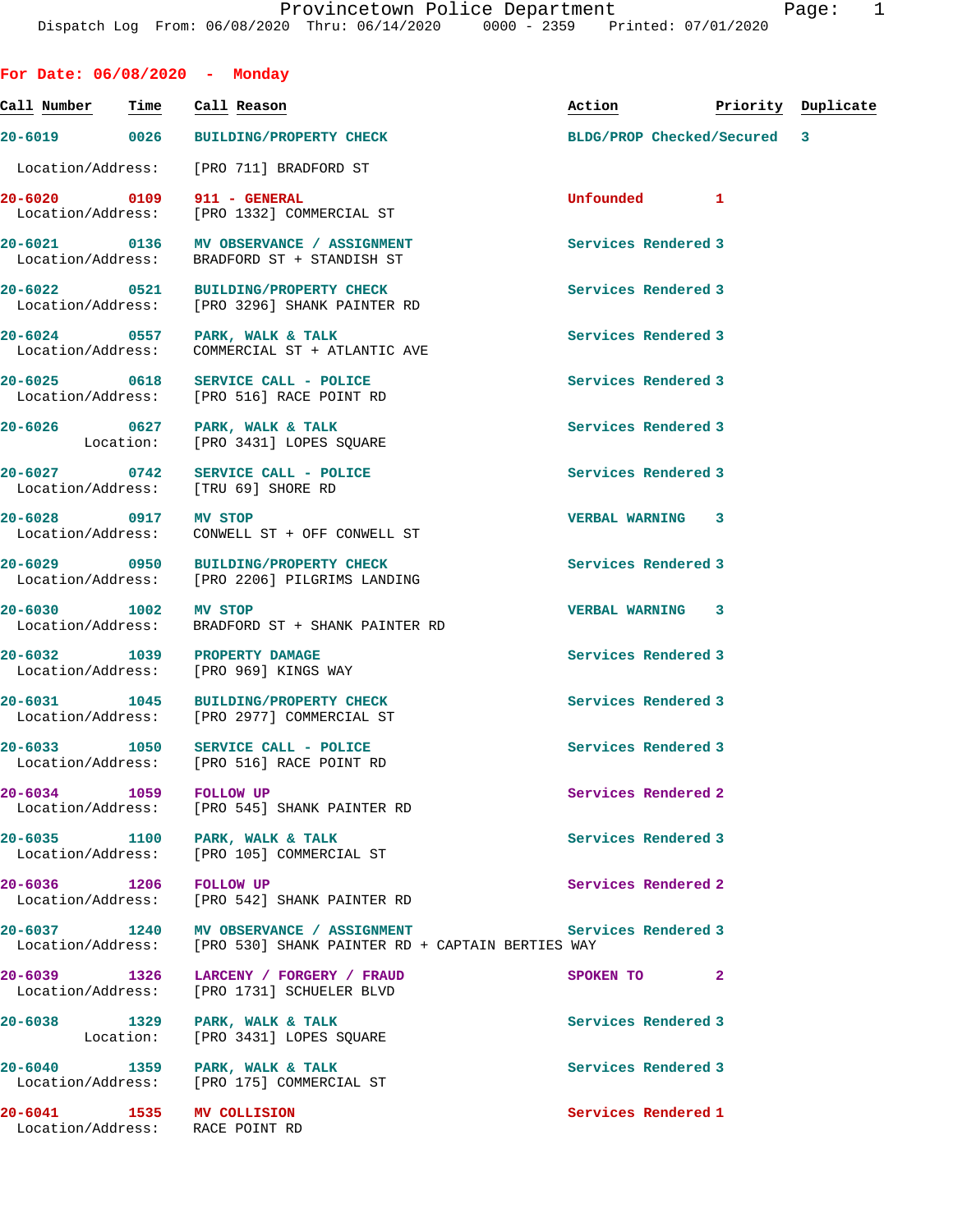| 20-6042 1543 MEDICAL EMERGENCY    | Location/Address: [PRO 1185] COMMERCIAL ST                                              | <b>PATIENT REFUSAL 1</b>    |  |
|-----------------------------------|-----------------------------------------------------------------------------------------|-----------------------------|--|
|                                   | 20-6043 1547 MV OBSERVANCE / ASSIGNMENT<br>Location/Address: [PRO 537] SHANK PAINTER RD | Services Rendered 3         |  |
| 20-6045 1651 MEDICAL EMERGENCY    |                                                                                         | Transported to Hospital 1   |  |
|                                   | Location/Address: [PRO 525] COMMERCIAL ST                                               |                             |  |
| 20-6046 1733<br>Location/Address: | ALARM - FIRE<br>[PRO 4126] BRADFORD ST EXT                                              | Services Rendered 1         |  |
| 20-6047 1816                      | <b>LOST PROPERTY</b><br>Location/Address: [PRO 2520] PRINCE ST                          | Services Rendered 3         |  |
|                                   | 20-6048 1847 BUILDING/PROPERTY CHECK                                                    | BLDG/PROP Checked/Secured 3 |  |
|                                   | Location/Address: [PRO 564] BAYBERRY AVE                                                |                             |  |
| 20-6049 1912                      | <b>BUILDING/PROPERTY CHECK</b>                                                          | BLDG/PROP Checked/Secured 3 |  |
|                                   | Location/Address: [PRO 2483] COMMERCIAL ST                                              |                             |  |
| 20-6050 1955                      | BUILDING/PROPERTY CHECK                                                                 | BLDG/PROP Checked/Secured 3 |  |
| Location/Address:                 | [PRO 539] SHANK PAINTER RD                                                              |                             |  |
| 20-6051 2051                      | DISTURBANCE - FIGHT / ARGUMENT<br>Location/Address: [PRO 3670] SHANK PAINTER RD         | SPOKEN TO<br>1              |  |
| 20-6055 2107 ALARM - GENERAL      | Location/Address: [PRO 3262] GOSNOLD ST                                                 | False Alarm 1               |  |
| 20-6052 2108                      | <b>BUILDING/PROPERTY CHECK</b>                                                          | BLDG/PROP Checked/Secured 3 |  |
|                                   | Location/Address: [PRO 515] RACE POINT RD                                               |                             |  |
| 20-6053 2108                      | <b>BUILDING/PROPERTY CHECK</b>                                                          | BLDG/PROP Checked/Secured 3 |  |
|                                   | Location/Address: [PRO 516] RACE POINT RD                                               |                             |  |
| 20-6054 2109                      | BUILDING/PROPERTY CHECK                                                                 | BLDG/PROP Checked/Secured 3 |  |
|                                   | Location/Address: [PRO 517] RACE POINT RD                                               |                             |  |
| 20-6056 2206                      | BUILDING/PROPERTY CHECK<br>Location/Address: [PRO 526] RYDER ST EXT                     | Services Rendered 3         |  |
|                                   |                                                                                         |                             |  |

20-6057 2337 MV OBSERVANCE / ASSIGNMENT **Services Rendered 3** Location/Address: COMMERCIAL ST + SNAIL RD

## **For Date: 06/09/2020 - Tuesday**

| 20-6058<br>Location/Address: | 0110 | <b>BUILDING/PROPERTY CHECK</b><br>[PRO 2481] TREMONT ST       | Services Rendered 3 |
|------------------------------|------|---------------------------------------------------------------|---------------------|
| 20-6059<br>Location/Address: | 0138 | PARK, WALK & TALK<br>[PRO 3259] MACMILLAN WHARF               | Services Rendered 3 |
| 20-6060<br>Location/Address: | 0459 | <b>BUILDING/PROPERTY CHECK</b><br>[PRO 3296] SHANK PAINTER RD | Services Rendered 3 |
| 20-6061<br>Location/Address: | 0604 | PARK, WALK & TALK<br>FRO 1051 COMMERCIAL ST                   | Services Rendered 3 |

Location/Address: [PRO 2521] ROUTE 6

**20-6062 0754 MV COMPLAINT Could Not Locate 2**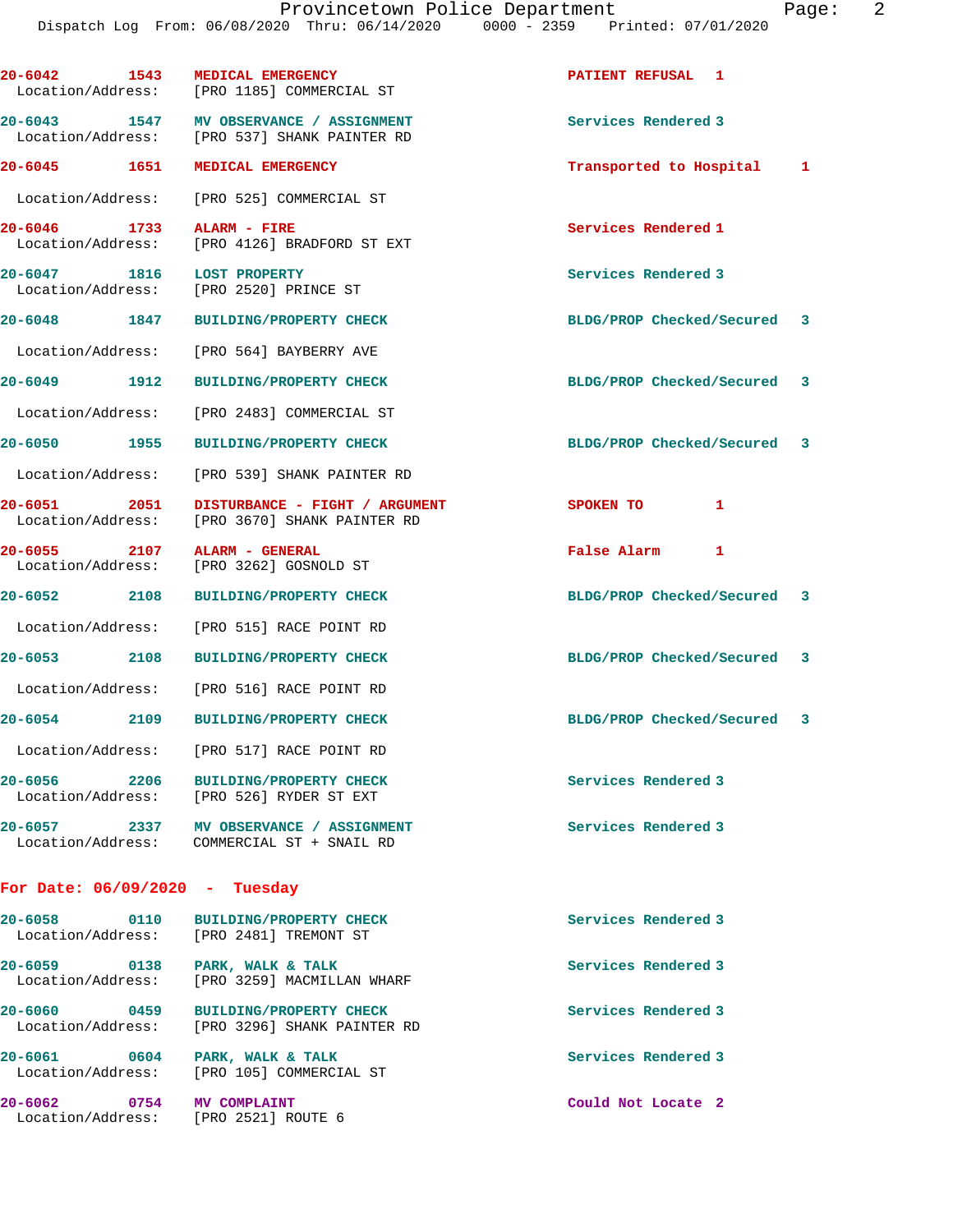| ъ<br>a |  |  |
|--------|--|--|
|        |  |  |

| Location/Address: [PRO 3440] ROUTE 6                             | 20-6063 0831 MV OBSERVANCE / ASSIGNMENT                                                 | Services Rendered 3           |
|------------------------------------------------------------------|-----------------------------------------------------------------------------------------|-------------------------------|
| 20-6065 1053 MV STOP                                             |                                                                                         | Citation / Warning Issued 3   |
|                                                                  | Location/Address: COMMERCIAL ST + CARVER ST                                             |                               |
|                                                                  | 20-6066 1110 SERVICE CALL - POLICE<br>Location/Address: [PRO 569] WINSLOW ST            | Services Rendered 3           |
|                                                                  | 20-6067 1112 PARK, WALK & TALK<br>Location/Address: [PRO 165] COMMERCIAL ST             | Services Rendered 3           |
| 20-6068 1139 ANIMAL CALL                                         | Location/Address: [PRO 109] COMMERCIAL ST                                               | SPOKEN TO<br>$\mathbf{2}$     |
| 20-6070 1147 ANIMAL CALL                                         | Location/Address: [PRO 487] COMMERCIAL ST                                               | Services Rendered 2           |
|                                                                  | 20-6069 1149 BUILDING/PROPERTY CHECK<br>Location/Address: [PRO 3259] MACMILLAN WHARF    | Services Rendered 3           |
|                                                                  | 20-6071 1204 SERVICE CALL - POLICE<br>Location/Address: [PRO 516] RACE POINT RD         | Services Rendered 3           |
| 20-6072 1233 MV STOP                                             | Location/Address: [PRO 2540] RACE POINT RD                                              | VERBAL WARNING 3              |
|                                                                  | 20-6073 1237 MV OBSERVANCE / ASSIGNMENT<br>Location/Address: [PRO 518] RACE POINT RD    | Services Rendered 3           |
|                                                                  | 20-6074 1255 MV STOP<br>Location/Address: [PRO 2540] RACE POINT RD                      | <b>VERBAL WARNING 3</b>       |
| 20-6075 1301 ANIMAL CALL<br>Location/Address: [PRO 1227] RACE RD |                                                                                         | SPOKEN TO<br>$\mathbf{2}$     |
|                                                                  | 20-6076 1330 PARK, WALK & TALK<br>Location: WEST ROAM                                   | Services Rendered 3           |
|                                                                  | 20-6077 1339 SERVICE CALL - POLICE<br>Location/Address: [PRO 3296] SHANK PAINTER RD     | Services Rendered 3           |
| 20-6078 1406 ANIMAL CALL                                         | Location/Address: [PRO 923] FORTUNA RD                                                  | SPOKEN TO<br>$\mathbf{2}$     |
| 20-6079 1416                                                     | <b>ANIMAL CALL</b><br>Location/Address: [PRO 1858] BRADFORD ST                          | $\mathbf{2}$<br>SPOKEN TO     |
| 20-6080 1515 FIRE - OTHER<br>Location/Address: COMMERCIAL ST     |                                                                                         | Extinguished<br>1             |
| 20-6081<br>Location/Address: BRADFORD ST                         | 1517 ANIMAL CALL                                                                        | Services Rendered 2           |
|                                                                  | 20-6082 1543 MV OBSERVANCE / ASSIGNMENT<br>Location/Address: [PRO 537] SHANK PAINTER RD | Services Rendered 3           |
| 20-6083 1610 MEDICAL EMERGENCY                                   |                                                                                         | Transported to Hospital<br>1  |
|                                                                  | Location/Address: [PRO 2898] JEROME SMITH RD                                            |                               |
| Location/Address: COURT ST                                       | 20-6084 1630 COMPLAINT - GENERAL                                                        | 3<br>SPOKEN TO                |
| 20-6085 1642 HAZARDS                                             |                                                                                         | Referred to Other Agency<br>2 |
|                                                                  | Location/Address: [PRO 780] BROWNE ST                                                   |                               |
| 1754 FOLLOW UP<br>20-6086                                        | Location/Address: [PRO 487] COMMERCIAL ST                                               | Services Rendered 2           |
|                                                                  |                                                                                         |                               |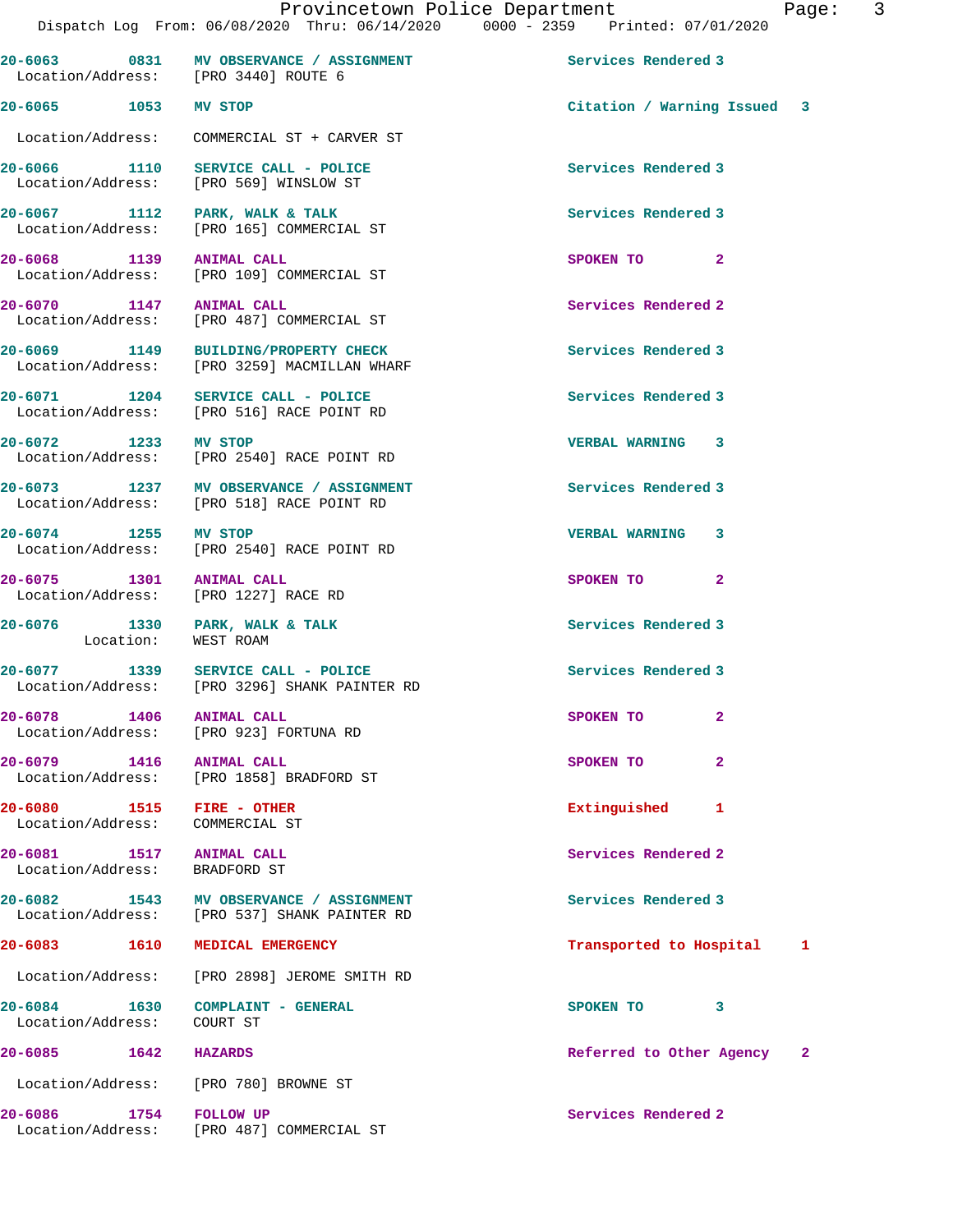20-6087 1828 MV OBSERVANCE / ASSIGNMENT **Services Rendered 3**  Location/Address: BRADFORD ST + RYDER ST **20-6088 1928 BUILDING/PROPERTY CHECK BLDG/PROP Checked/Secured 3** Location/Address: [PRO 539] SHANK PAINTER RD **20-6089 2036 MV STOP VERBAL WARNING 3**  Location/Address: [PRO 395] COMMERCIAL ST **20-6090 2121 BUILDING/PROPERTY CHECK Services Rendered 3**  Location/Address: [PRO 2540] RACE POINT RD **20-6091 2304 MEDICAL EMERGENCY Transported to Hospital 1** Location/Address: [PRO 2144] CONWELL ST **20-6092 2308 BUILDING/PROPERTY CHECK Services Rendered 3**  Location/Address: [PRO 2977] COMMERCIAL ST **20-6093 2334 MV OBSERVANCE / ASSIGNMENT Services Rendered 3**  Location/Address: [PRO 106] COMMERCIAL ST **For Date: 06/10/2020 - Wednesday 20-6094 0040 BUILDING/PROPERTY CHECK Services Rendered 3**  [PRO 3259] MACMILLAN WHARF 20-6095 0107 MV OBSERVANCE / ASSIGNMENT **Services Rendered 3**  Location/Address: SHANK PAINTER RD + JEROME SMITH RD **20-6096 0251 BUILDING/PROPERTY CHECK Services Rendered 3**  Location/Address: [PRO 3296] SHANK PAINTER RD **20-6097 0258 MV OBSERVANCE / ASSIGNMENT Services Rendered 3**  Location/Address: SHANK PAINTER RD + PROVINCE RD 20-6098 0504 BUILDING/PROPERTY CHECK **Services** Rendered 3 Location/Address: [PRO 711] BRADFORD ST **20-6099 0528 MV OBSERVANCE / ASSIGNMENT Services Rendered 3**  Location/Address: [PRO 3440] ROUTE 6 **20-6100 0528 BUILDING/PROPERTY CHECK Services Rendered 3**  Location/Address: [PRO 526] RYDER ST EXT **20-6101 0551 PARK, WALK & TALK Services Rendered 3**  RYDER ST + COMMERCIAL ST 20-6102 0613 PARK, WALK & TALK 3<br>
Location: [PRO 3431] LOPES SOUARE SOUARE [PRO 3431] LOPES SQUARE **20-6104 0631 ANIMAL CALL Referred to Other Agency 2** Location/Address: [PRO 825] COMMERCIAL ST **20-6105 0724 MV OBSERVANCE / ASSIGNMENT Services Rendered 3**  Location/Address: [PRO 2521] ROUTE 6 **20-6106 0733 MV STOP VERBAL WARNING 3**  Location/Address: SNAIL RD + COMMERCIAL ST **20-6107 0827 MV OBSERVANCE / ASSIGNMENT Services Rendered 3**  Location/Address: ROUTE 6 **20-6108** 0911 911 - GENERAL 20-6108 Services Rendered 1 Location/Address: [PRO 440] HARRY KEMP WAY [PRO 440] HARRY KEMP WAY **20-6112 0918 SERVICE CALL - POLICE Services Rendered 3**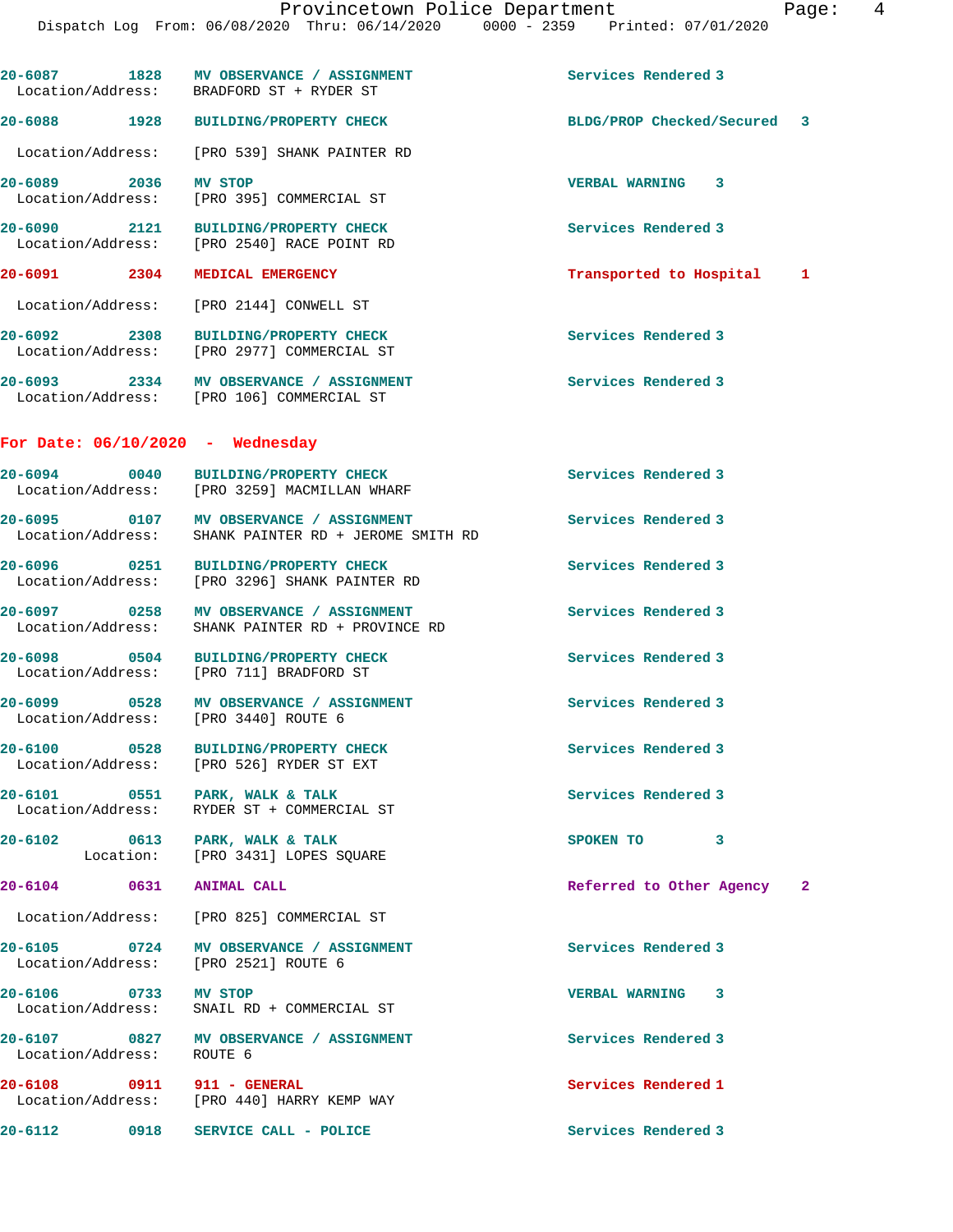|                                                                      | Location/Address: [PRO 537] SHANK PAINTER RD                                           |                              |
|----------------------------------------------------------------------|----------------------------------------------------------------------------------------|------------------------------|
|                                                                      | 20-6109 0925 911 - GENERAL<br>Location/Address: [PRO 3296] SHANK PAINTER RD            | Services Rendered 1          |
| 20-6110 0959 PARK, WALK & TALK<br>Location/Address: SHANK PAINTER RD |                                                                                        | Services Rendered 3          |
|                                                                      | 20-6111 1037 SERVICE CALL - POLICE<br>Location/Address: [PRO 537] SHANK PAINTER RD     | Services Rendered 3          |
|                                                                      | 20-6113 1119 PARK, WALK & TALK<br>Location/Address: [PRO 2500] COMMERCIAL ST           | Services Rendered 3          |
|                                                                      | 20-6103 1130 SERVICE CALL - POLICE<br>Location/Address: [PRO 516] RACE POINT RD        | Services Rendered 3          |
|                                                                      | 20-6114 1144 SERVICE CALL - POLICE<br>Location/Address: [PRO 1560] CONANT ST           | Services Rendered 3          |
| Location/Address: [PRO 2521] ROUTE 6                                 | 20-6115 1243 MV OBSERVANCE / ASSIGNMENT                                                | Services Rendered 3          |
|                                                                      | 20-6116 1311 SERVICE CALL - POLICE<br>Location/Address: [PRO 3296] SHANK PAINTER RD    | Services Rendered 3          |
| 20-6117 1350 PARK, WALK & TALK                                       | Location/Address: [PRO 105] COMMERCIAL ST                                              | Services Rendered 3          |
| Location:                                                            | 20-6118 1408 PARK, WALK & TALK<br>EAST ROAM                                            | Services Rendered 3          |
|                                                                      | 20-6120 1557 MV OBSERVANCE / ASSIGNMENT<br>Location/Address: [PRO 2812] HARRY KEMP WAY | Services Rendered 3          |
|                                                                      | 20-6121 1607 MV STOP<br>Location/Address: ROUTE 6 + HOWLAND ST                         | VERBAL WARNING 3             |
| 20-6122 1636 MV COMPLAINT                                            | Location/Address: [PRO 396] COMMERCIAL ST                                              | Vehicle Towed 2              |
| 20-6123 1649 MEDICAL EMERGENCY                                       |                                                                                        | Transported to Hospital<br>1 |
|                                                                      | Location/Address: [PRO 4136] BRADFORD ST                                               |                              |
| 20-6124 1800 911 - GENERAL                                           | Location/Address: [PRO 2490] PROVINCELANDS RD                                          | SPOKEN TO<br>$\mathbf{1}$    |
| 20-6125 1909 911 - GENERAL                                           | Location/Address: [PRO 736] BRADFORD ST                                                | SPOKEN TO<br>1               |
|                                                                      | 20-6126 1919 MV OBSERVANCE / ASSIGNMENT<br>Location/Address: [PRO 3568] CONWELL ST     | Services Rendered 3          |
| 20-6127 2007                                                         | MEDICAL EMERGENCY<br>Location/Address: [PRO 810] COMMERCIAL ST                         | PATIENT REFUSAL 1            |
| Location/Address:                                                    | 20-6128 2137 MV OBSERVANCE / ASSIGNMENT<br>JEROME SMITH RD + SHANK PAINTER RD          | Services Rendered 3          |
| 20-6130 2349<br>Location/Address:                                    | <b>BUILDING/PROPERTY CHECK</b><br>[PRO 526] RYDER ST EXT                               | Services Rendered 3          |

## **For Date: 06/11/2020 - Thursday**

| $20 - 6131$       | 0022 | BUILDING/PROPERTY CHECK        | BLDG/PROP Checked/Secured | - 3 |
|-------------------|------|--------------------------------|---------------------------|-----|
| Location/Address: |      | [PRO 1952] COMMERCIAL ST       |                           |     |
| $20 - 6132$       | 0042 | <b>BUILDING/PROPERTY CHECK</b> | Services Rendered 3       |     |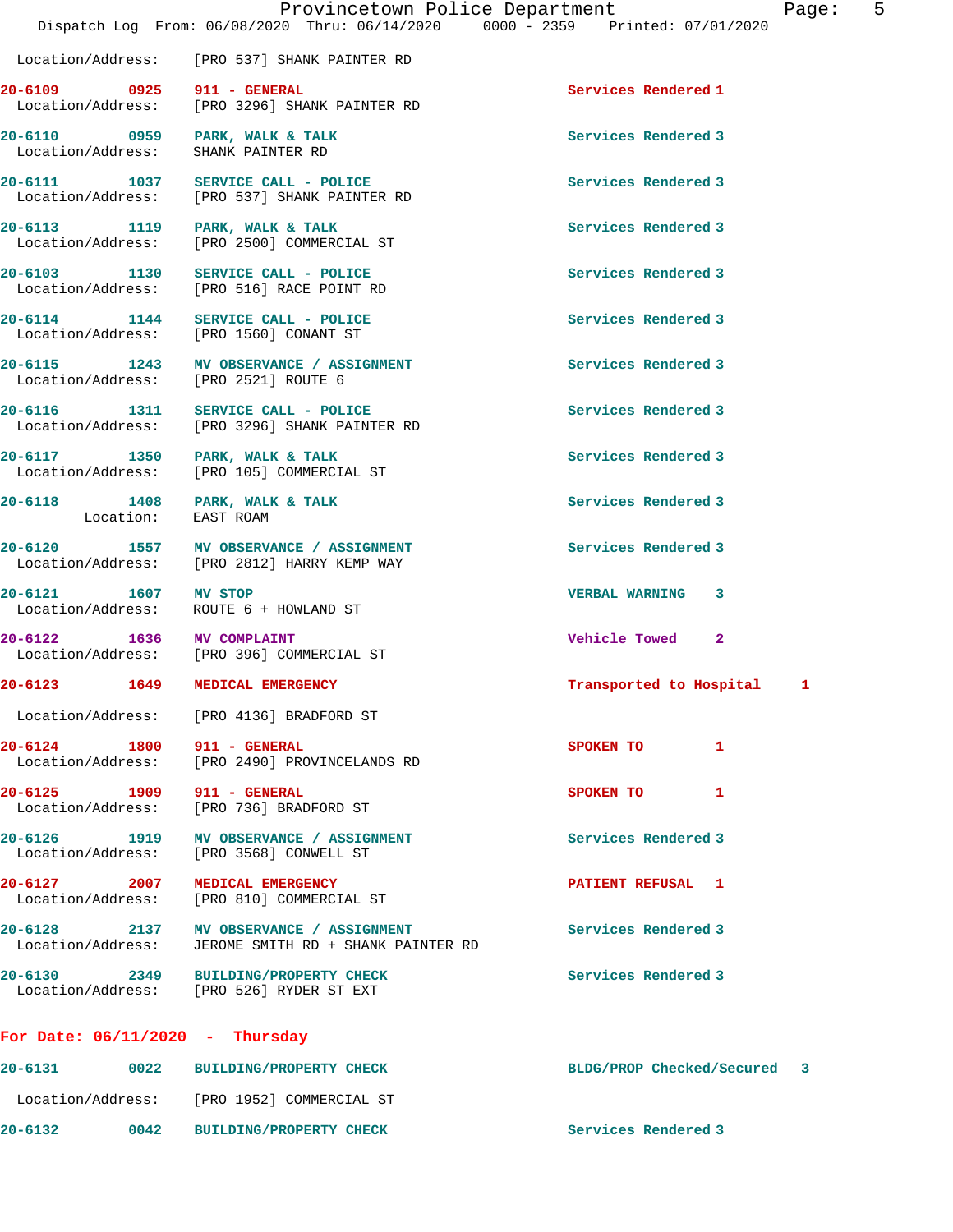|                                                                  | Provincetown Police Department<br>Dispatch Log From: 06/08/2020 Thru: 06/14/2020 0000 - 2359 Printed: 07/01/2020 |                             | Page: | 6 |
|------------------------------------------------------------------|------------------------------------------------------------------------------------------------------------------|-----------------------------|-------|---|
|                                                                  | Location/Address: [PRO 3259] MACMILLAN WHARF                                                                     |                             |       |   |
|                                                                  | 20-6133 0047 BUILDING/PROPERTY CHECK<br>Location/Address: [PRO 3296] SHANK PAINTER RD                            | <b>VERBAL WARNING 3</b>     |       |   |
| Location/Address: [TRU 310] ROUTE 6                              | 20-6134 0055 ASSIST DEPARTMENT / MUTUAL AID                                                                      | Services Rendered 3         |       |   |
|                                                                  | 20-6135 0127 BUILDING/PROPERTY CHECK<br>Location/Address: [PRO 2490] PROVINCELANDS RD                            | Services Rendered 3         |       |   |
|                                                                  | 20-6137 0132 MV OBSERVANCE / ASSIGNMENT                                                                          | No Action Required          | 3     |   |
|                                                                  | Location/Address: BRADFORD ST + STANDISH ST                                                                      |                             |       |   |
|                                                                  | 20-6136 0146 MV OBSERVANCE / ASSIGNMENT<br>Location/Address: BRADFORD ST + RYDER ST                              | Services Rendered 3         |       |   |
|                                                                  | 20-6138 0320 BUILDING/PROPERTY CHECK                                                                             | BLDG/PROP Checked/Secured 3 |       |   |
|                                                                  | Location/Address: [PRO 711] BRADFORD ST                                                                          |                             |       |   |
|                                                                  | 20-6139 0511 MV OBSERVANCE / ASSIGNMENT<br>Location/Address: COMMERCIAL ST + SNAIL RD                            | Services Rendered 3         |       |   |
|                                                                  | 20-6140 0546 MV OBSERVANCE / ASSIGNMENT<br>Location/Address: ROUTE 6 + CONWELL ST                                | Services Rendered 3         |       |   |
| 20-6141 0555 PARK, WALK & TALK<br>Location/Address:              | [PRO 105] COMMERCIAL ST                                                                                          | Services Rendered 3         |       |   |
| 20-6142 0618 PARK, WALK & TALK                                   | Location: [PRO 3431] LOPES SQUARE                                                                                | SPOKEN TO 3                 |       |   |
| Location/Address: [PRO 2521] ROUTE 6                             | 20-6143 0912 MV OBSERVANCE / ASSIGNMENT                                                                          | Services Rendered 3         |       |   |
| 20-6144 0914 MV STOP                                             | Location/Address: [PRO 395] COMMERCIAL ST                                                                        | VERBAL WARNING 3            |       |   |
| 20-6145 0915 PARK, WALK & TALK                                   |                                                                                                                  | No Action Required          | 3     |   |
|                                                                  | Location/Address: [PRO 3296] SHANK PAINTER RD                                                                    |                             |       |   |
|                                                                  |                                                                                                                  | BLDG/PROP Checked/Secured 3 |       |   |
|                                                                  | Location/Address: [PRO 447] JEROME SMITH RD                                                                      |                             |       |   |
|                                                                  | 20-6147 1100 SERVICE CALL - POLICE<br>Location/Address: [PRO 285] COMMERCIAL ST                                  | Services Rendered 3         |       |   |
| 20-6148 1110 PARK, WALK & TALK<br>Location:                      | WEST ROAM                                                                                                        | Services Rendered 3         |       |   |
| 20-6149 1120 PARK, WALK & TALK                                   | Location/Address: [PRO 105] COMMERCIAL ST                                                                        | Services Rendered 3         |       |   |
| 20-6150 1141 ANIMAL CALL<br>Location/Address: [PRO 3803] RACE RD |                                                                                                                  | SPOKEN TO 2                 |       |   |
| 20-6151 1305 PARK, WALK & TALK                                   | Location/Address: [PRO 537] SHANK PAINTER RD                                                                     | Services Rendered 3         |       |   |
| 20-6152 1317 MEDICAL EMERGENCY<br>Location/Address:              | [PRO 1466] COMMERCIAL ST                                                                                         | PATIENT REFUSAL 1           |       |   |
|                                                                  | 20-6153 1329 MV OBSERVANCE / ASSIGNMENT<br>Location/Address: BRADFORD ST + HOWLAND ST                            | Services Rendered 3         |       |   |
| 20-6155 1338 PARK, WALK & TALK                                   | Location/Address: [PRO 105] COMMERCIAL ST                                                                        | Services Rendered 3         |       |   |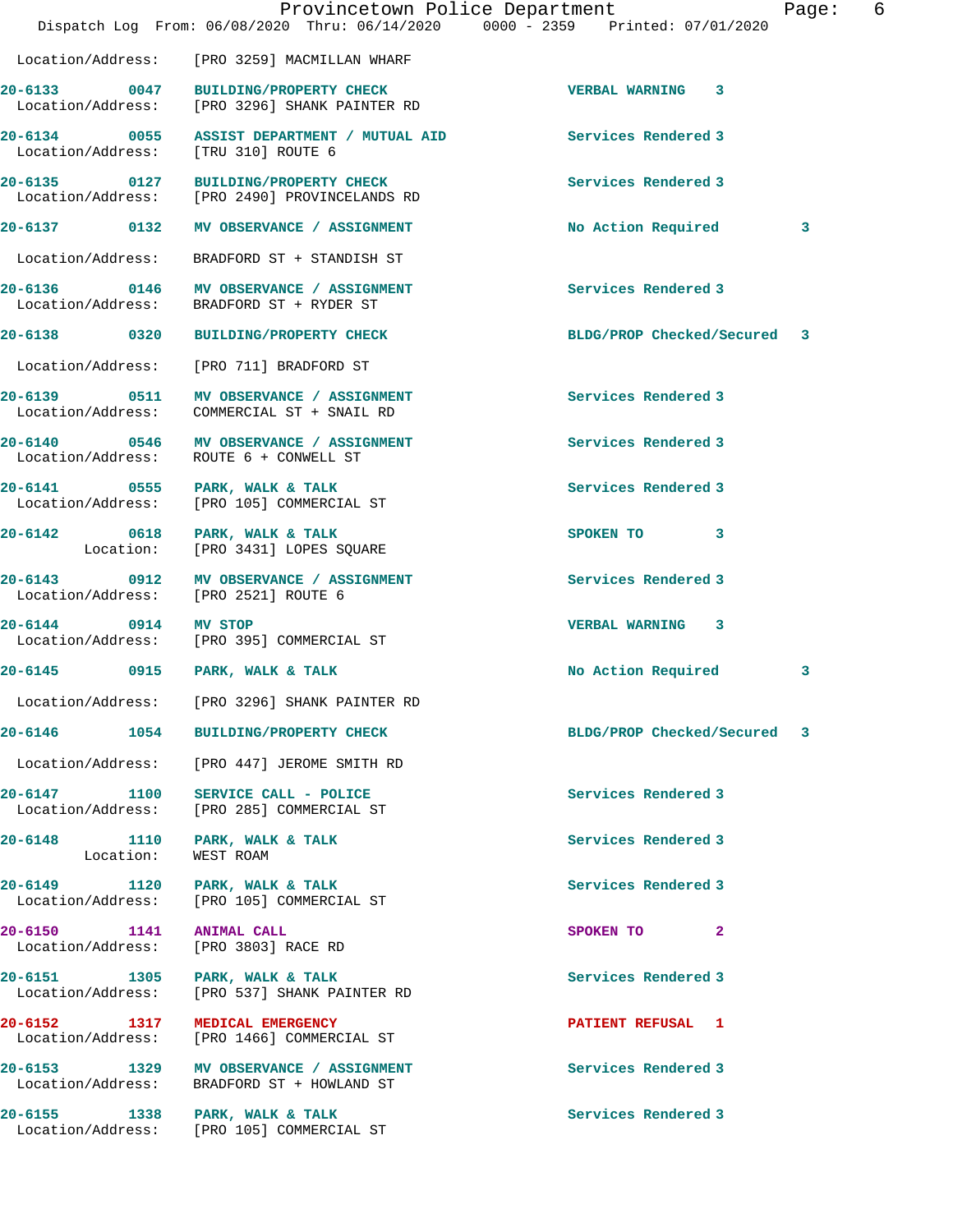**20-6156 1341 911 - GENERAL Referred to Other Agency 1** Location/Address: [PRO 3222] ALDEN ST **20-6158 1401 ANIMAL CALL Services Rendered 2**  Location/Address: [PRO 1875] KIMBERLY LN **20-6157 1408 MV OBSERVANCE / ASSIGNMENT Services Rendered 3**  Location/Address: [PRO 3440] ROUTE 6 **20-6159 1421 MV STOP Citation / Warning Issued 3** Location/Address: [PRO 2513] ROUTE 6 **20-6160 1429 ANIMAL CALL Services Rendered 2**  Location/Address: COMMERCIAL ST + CONWAY ST **20-6162 1519 PROPERTY DAMAGE Services Rendered 3**  Location/Address: [PRO 1468] CONANT ST **20-6163 1558 MV OBSERVANCE / ASSIGNMENT Services Rendered 3**  Location/Address: HOWLAND ST + BRADFORD ST **20-6165 1624 MEDICAL EMERGENCY Transported to Hospital 1** Location/Address: [PRO 350] COMMERCIAL ST **20-6164 1626 BUILDING/PROPERTY CHECK Services Rendered 3**  Location/Address: [PRO 2559] COMMERCIAL ST **20-6167 1653 BUILDING/PROPERTY CHECK Services Rendered 3**  Location/Address: [PRO 3121] COMMERCIAL ST 20-6168 1725 MV OBSERVANCE / ASSIGNMENT **Services Rendered 3**  Location/Address: [PRO 3243] SHANK PAINTER RD **20-6169 1747 BUILDING/PROPERTY CHECK Services Rendered 3**  Location/Address: [PRO 3317] CEMETERY RD **20-6170 1822 MV STOP VERBAL WARNING 3**  Location/Address: CONWELL ST + BRADFORD ST **20-6171 1904 ANIMAL CALL Services Rendered 2**  Location/Address: [PRO 3670] SHANK PAINTER RD **20-6172 1937 BUILDING/PROPERTY CHECK BLDG/PROP Checked/Secured 3** Location/Address: [PRO 2206] PILGRIMS LANDING **20-6174 2024 BUILDING/PROPERTY CHECK Services Rendered 3**  Location/Address: [PRO 2490] PROVINCELANDS RD **20-6175 2027 BUILDING/PROPERTY CHECK Services Rendered 3**  Location/Address: [PRO 3259] MACMILLAN WHARF **20-6176 2158 BUILDING/PROPERTY CHECK Services Rendered 3**  Location/Address: [PRO 526] RYDER ST EXT **20-6177 2201 BUILDING/PROPERTY CHECK BLDG/PROP Checked/Secured 3** Location/Address: [PRO 530] SHANK PAINTER RD **20-6178 2326 BUILDING/PROPERTY CHECK BLDG/PROP Checked/Secured 3** Location/Address: [PRO 2500] COMMERCIAL ST **For Date: 06/12/2020 - Friday**

**20-6180 0001 BUILDING/PROPERTY CHECK BLDG/PROP Checked/Secured 3**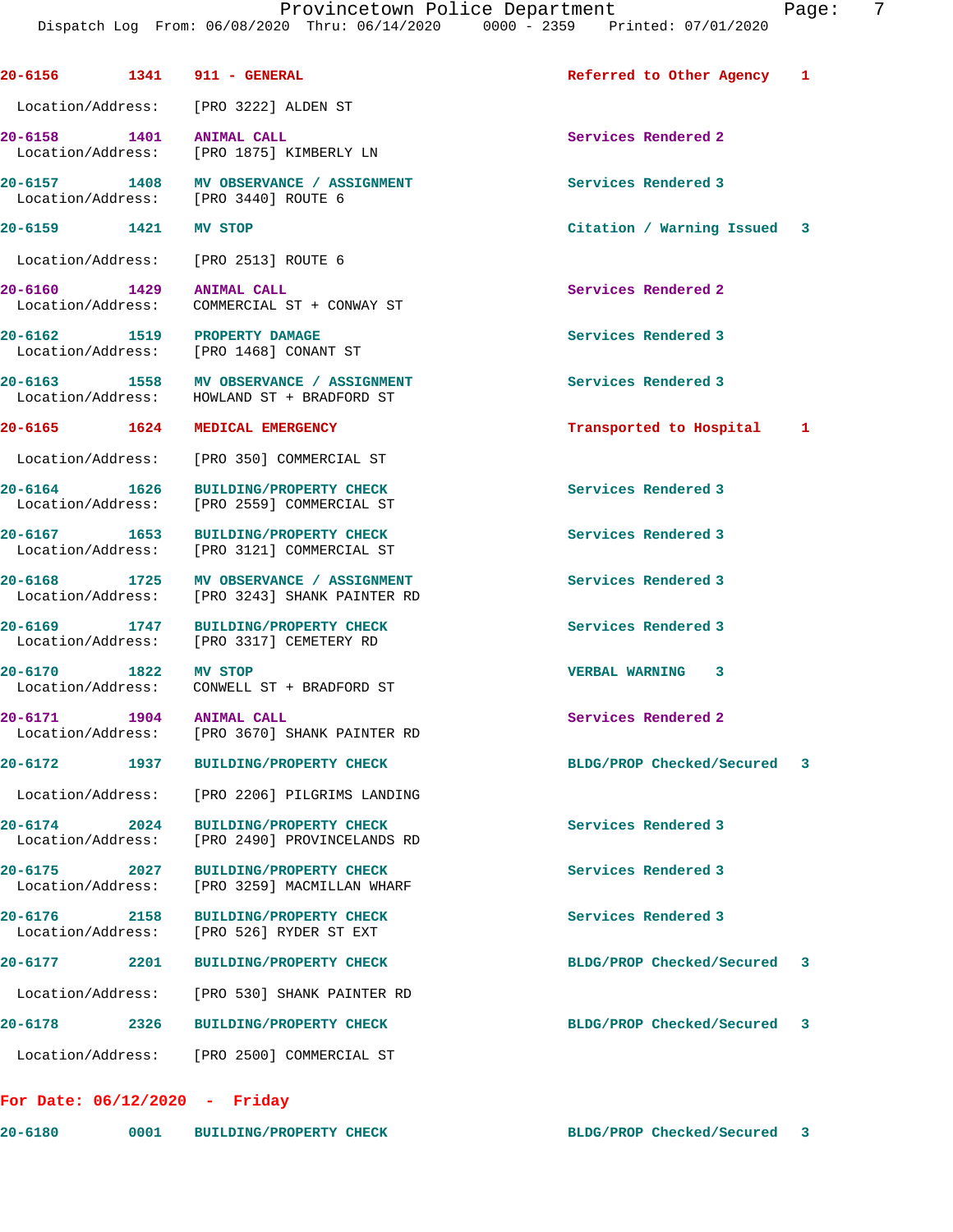**20-6179 0002 BUILDING/PROPERTY CHECK BLDG/PROP Checked/Secured 3** Location/Address: [PRO 512] PRINCE ST

Location/Address: [PRO 175] COMMERCIAL ST

Location/Address: [PRO 2977] COMMERCIAL ST

Location/Address:

**20-6181 0032 MV OBSERVANCE / ASSIGNMENT Services Rendered 3**  Location/Address: HIGH POLE HILL + BRADFORD ST

20-6182 **0038** MV OBSERVANCE / ASSIGNMENT Services Rendered 3 Location/Address: [PRO 530] SHANK PAINTER RD

**20-6183 0146 BUILDING/PROPERTY CHECK Services Rendered 3**  Location/Address: [PRO 3259] MACMILLAN WHARF

**20-6184 0158 BUILDING/PROPERTY CHECK Services Rendered 3**  Location/Address: [PRO 2483] COMMERCIAL ST

**20-6185 0205 MV OBSERVANCE / ASSIGNMENT Services Rendered 3**  Location/Address: ROUTE 6 + CONWELL ST

**20-6186 0217 BUILDING/PROPERTY CHECK Services Rendered 3** 

Location/Address: [PRO 516] RACE POINT RD

**20-6187 0305 BUILDING/PROPERTY CHECK Services Rendered 3**  Location/Address: [PRO 3296] SHANK PAINTER RD

**20-6189 0519 BUILDING/PROPERTY CHECK Services Rendered 3**  Location/Address: [PRO 2490] PROVINCELANDS RD

**20-6190 0549 MV OBSERVANCE / ASSIGNMENT Services Rendered 3**  Location/Address: [PRO 3287] ROUTE 6

**20-6191 0717 MV COMPLAINT Services Rendered 2**  Location/Address: COURT ST + COMMERCIAL ST

**20-6193 0831 BUILDING/PROPERTY CHECK Services Rendered 3**  Location/Address: [PRO 3259] MACMILLAN WHARF

**20-6194 0834 BUILDING/PROPERTY CHECK Services Rendered 3**  Location/Address: [PRO 3440] ROUTE 6

**20-6195 0836 MV OBSERVANCE / ASSIGNMENT Services Rendered 3**  Location/Address: [PRO 2521] ROUTE 6

**20-6196 0839 PARK, WALK & TALK Services Rendered 3**  Location/Address: [PRO 3404] BRADFORD ST

**20-6197 0913 FLIGHT COVERAGE Services Rendered 3**  Location/Address: [PRO 516] RACE POINT RD

Location/Address: [PRO 3287] ROUTE 6

**20-6199 0935 PET PANTRY Services Rendered 3**  Location/Address: [PRO 606] CONWELL ST

**20-6200 1022 PROPERTY DAMAGE Services Rendered 3**  Location/Address: [PRO 643] COMMERCIAL ST

**20-6201** 1030 **FOLLOW UP 2**<br> **2** Location/Address: [PRO 2639] COURT ST

20-6203 1159 PARK, WALK & TALK **Services Rendered 3** Location/Address: [PRO 105] COMMERCIAL ST

**20-6188 0303 BUILDING/PROPERTY CHECK BLDG/PROP Checked/Secured 3**

**20-6198 0933 BUILDING/PROPERTY CHECK BLDG/PROP Checked/Secured 3**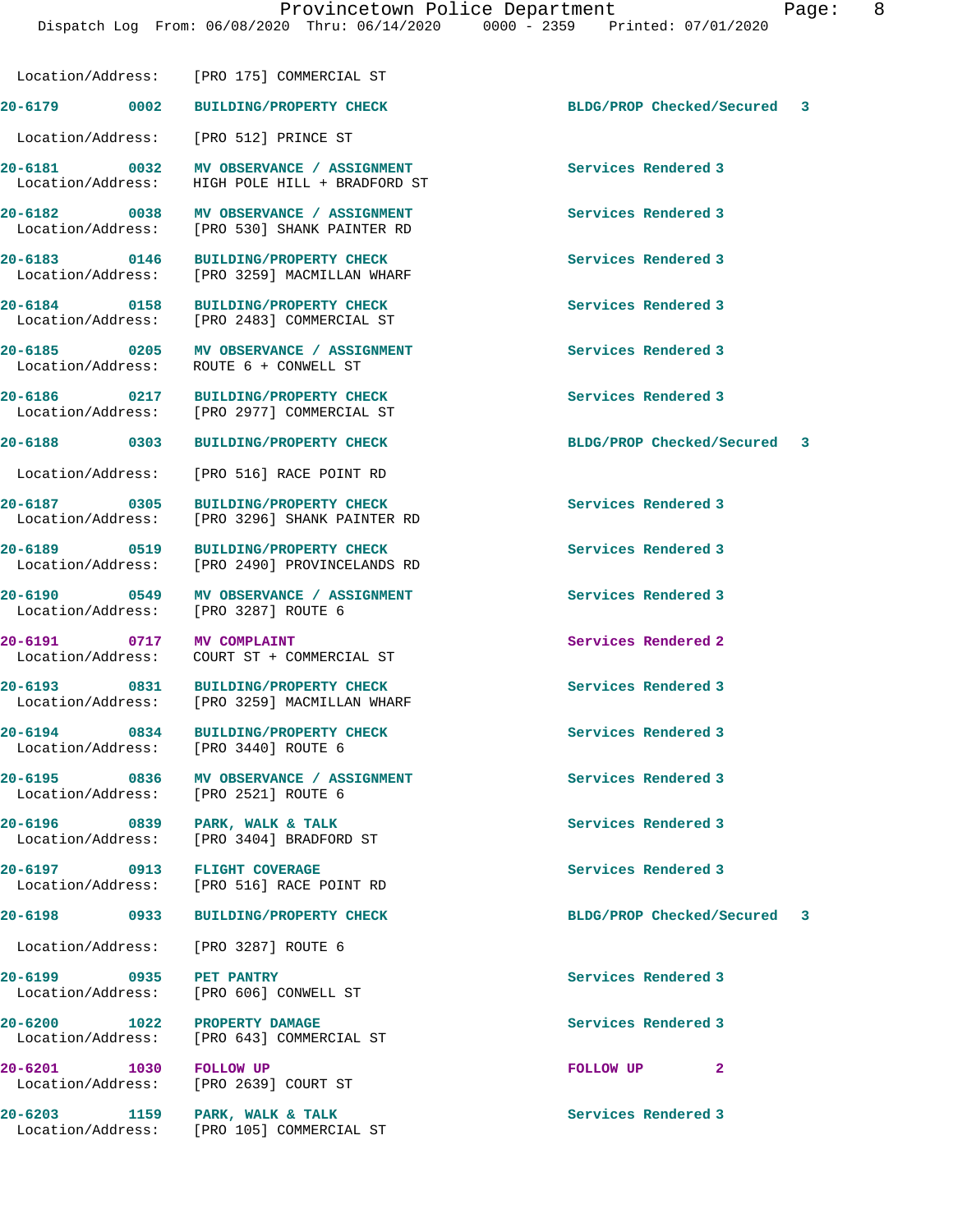|                                                   | 20-6204 1208 BUILDING/PROPERTY CHECK<br>Location/Address: [PRO 2483] COMMERCIAL ST          | Services Rendered 3         |   |  |
|---------------------------------------------------|---------------------------------------------------------------------------------------------|-----------------------------|---|--|
| 20-6205 1216 FOLLOW UP                            | Location/Address: [PRO 1616] BANGS ST<br>Refer To Arrest: 20-9-AR                           | FOLLOW UP <sub>2</sub>      |   |  |
| 20-6206 1218 MV HIT & RUN                         | Location/Address: [PRO 116] COMMERCIAL ST<br>Refer To Accident: 20-15-AC                    | Services Rendered 2         |   |  |
| 20-6208 1238 MV COLLISION                         | Location/Address: [PRO 606] CONWELL ST                                                      | Services Rendered 1         |   |  |
|                                                   | 20-6209 1303 PARK, WALK & TALK<br>Location/Address: [PRO 105] COMMERCIAL ST                 | Services Rendered 3         |   |  |
|                                                   | 20-6210 1353 MV OBSERVANCE / ASSIGNMENT<br>Location/Address: [PRO 3440] ROUTE 6             | Services Rendered 3         |   |  |
| 20-6211 1400 MV COLLISION                         | Location/Address: [PRO 526] RYDER ST EXT<br>Refer To Accident: 20-16-AC                     | Vehicle Towed 1             |   |  |
|                                                   | 20-6212 1412 MEDICAL EMERGENCY<br>Location/Address: [PRO 526] RYDER ST EXT                  | PATIENT REFUSAL 1           |   |  |
|                                                   | 20-6213 1501 ASSIST DEPARTMENT / MUTUAL AID<br>Location: [TRU] TRURO POLICE DEPARTMENT      | Services Rendered 3         |   |  |
| 20-6215 1529 TRESPASS                             | Location/Address: [PRO 547] COMMERCIAL ST                                                   | SPOKEN TO 2                 |   |  |
|                                                   | 20-6216 1600 MV OBSERVANCE / ASSIGNMENT<br>Location/Address: [PRO 3440] ROUTE 6             | Services Rendered 3         |   |  |
| 20-6217 1644 MV STOP<br>Location/Address: ROUTE 6 |                                                                                             | VERBAL WARNING 3            |   |  |
|                                                   | 20-6219 1724 PARKING COMPLAINT                                                              | Citation / Warning Issued 3 |   |  |
|                                                   | Location/Address: [PRO 1228] COMMERCIAL ST                                                  |                             |   |  |
| 20-6221 1946                                      | ALARM - GENERAL<br>Location/Address: [PRO 125] COMMERCIAL ST                                | Services Rendered 1         |   |  |
| 20-6222 1955                                      | <b>MEDICAL EMERGENCY</b><br>Location/Address: [PRO 2077] BAYBERRY AVE                       | PATIENT REFUSAL 1           |   |  |
|                                                   | 20-6223 2015 MV OBSERVANCE / ASSIGNMENT<br>Location/Address: WEST VINE ST + BRADFORD ST EXT | Services Rendered 3         |   |  |
| 20-6224 2101 LOST PROPERTY                        | Location/Address: [PRO 542] SHANK PAINTER RD                                                | Services Rendered 3         |   |  |
| 20-6225 2112 MV STOP<br>Location/Address:         | STANDISH ST + BRADFORD ST                                                                   | <b>VERBAL WARNING</b>       | 3 |  |
|                                                   | 20-6226 2144 MEDICAL EMERGENCY<br>Location/Address: [PRO 1006] NELSON AVE                   | PATIENT REFUSAL 1           |   |  |
| 20-6227 2200 MV STOP<br>Location/Address:         | COOK ST + BRADFORD ST                                                                       | <b>VERBAL WARNING</b>       | 3 |  |
|                                                   | 20-6228 2221 BUILDING/PROPERTY CHECK<br>Location/Address: [PRO 516] RACE POINT RD           | Services Rendered 3         |   |  |
|                                                   | 20-6229 2346 BUILDING/PROPERTY CHECK                                                        | BLDG/PROP Checked/Secured 3 |   |  |
|                                                   | Location/Address: [PRO 1989] COMMERCIAL ST                                                  |                             |   |  |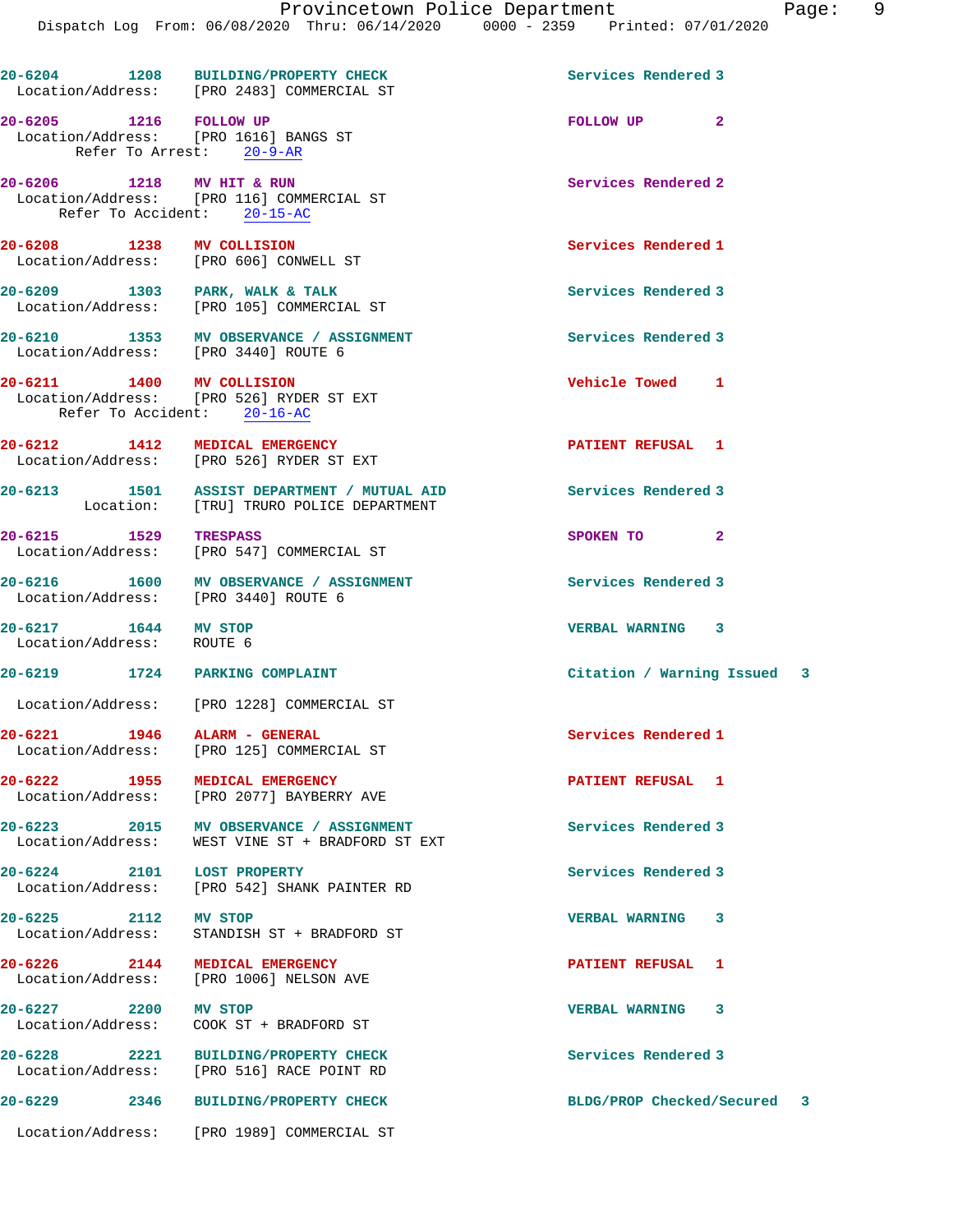| For Date: $06/13/2020$ - Saturday                                               |      |                                                                                      |                             |                          |  |
|---------------------------------------------------------------------------------|------|--------------------------------------------------------------------------------------|-----------------------------|--------------------------|--|
| 20-6231 0016 LOST PROPERTY                                                      |      | Location/Address: [PRO 542] SHANK PAINTER RD                                         | Services Rendered 3         |                          |  |
|                                                                                 |      | 20-6230 0018 BUILDING/PROPERTY CHECK                                                 | BLDG/PROP Checked/Secured 3 |                          |  |
|                                                                                 |      | Location/Address: [PRO 3430] COMMERCIAL ST                                           |                             |                          |  |
| Location/Address:                                                               |      | 20-6232 0031 MV OBSERVANCE / ASSIGNMENT<br>CONWELL ST + ROUTE 6                      | Services Rendered 3         |                          |  |
|                                                                                 |      | 20-6233 0039 BY-LAW VIOLATION<br>Location/Address: [PRO 2483] COMMERCIAL ST          | SPOKEN TO                   | $\mathbf{2}$             |  |
|                                                                                 |      | 20-6235 0109 BY-LAW VIOLATION<br>Location/Address: [PRO 2520] PRINCE ST              | SPOKEN TO 2                 |                          |  |
| 20-6234 0119                                                                    |      | BUILDING/PROPERTY CHECK                                                              | BLDG/PROP Checked/Secured 3 |                          |  |
|                                                                                 |      | Location/Address: [PRO 440] HARRY KEMP WAY                                           |                             |                          |  |
| 20-6236 0343                                                                    |      | <b>BUILDING/PROPERTY CHECK</b>                                                       | BLDG/PROP Checked/Secured 3 |                          |  |
|                                                                                 |      | Location/Address: [PRO 569] WINSLOW ST                                               |                             |                          |  |
| 20-6237 0406                                                                    |      | <b>BUILDING/PROPERTY CHECK</b>                                                       | BLDG/PROP Checked/Secured 3 |                          |  |
|                                                                                 |      | Location/Address: [PRO 488] MAYFLOWER ST                                             |                             |                          |  |
| 20-6238 0527                                                                    |      | <b>BUILDING/PROPERTY CHECK</b>                                                       | BLDG/PROP Checked/Secured 3 |                          |  |
| Location/Address:                                                               |      | [PRO 526] RYDER ST EXT                                                               |                             |                          |  |
| 20-6239 0736<br>Location/Address:                                               |      | PARK, WALK & TALK<br>[PRO 105] COMMERCIAL ST                                         | Services Rendered 3         |                          |  |
| 20-6241 0818<br>Location/Address:                                               |      | <b>ANIMAL CALL</b><br>[PRO 4125] HARBOR HILL RD                                      | Services Rendered 2         |                          |  |
|                                                                                 |      | 20-6242 0902 PARKING COMPLAINT<br>Location/Address: [PRO 105] COMMERCIAL ST          | SPOKEN TO                   | 3                        |  |
|                                                                                 |      | 20-6243 0923 BUILDING/PROPERTY CHECK<br>Location/Address: [PRO 3259] MACMILLAN WHARF | Services Rendered 3         |                          |  |
| 20-6245                                                                         | 0941 | <b>BUILDING/PROPERTY CHECK</b>                                                       | BLDG/PROP Checked/Secured 3 |                          |  |
|                                                                                 |      | Location/Address: [PRO 3317] CEMETERY RD                                             |                             |                          |  |
| 20-6246                                                                         | 0941 | <b>BUILDING/PROPERTY CHECK</b>                                                       | BLDG/PROP Checked/Secured 3 |                          |  |
| Location/Address:                                                               |      | [PRO 3318] CEMETERY RD                                                               |                             |                          |  |
| 20-6244 0942<br>Location/Address:                                               |      | MV OBSERVANCE / ASSIGNMENT<br>[PRO 3440] ROUTE 6                                     | Services Rendered 3         |                          |  |
| 20-6248<br>Location/Address:                                                    | 1002 | PROPERTY DAMAGE<br>[PRO 1468] CONANT ST                                              | SPOKEN TO                   | 3                        |  |
| 20-6247                                                                         | 1009 | <b>BUILDING/PROPERTY CHECK</b>                                                       | BLDG/PROP Checked/Secured   | $\overline{\phantom{a}}$ |  |
|                                                                                 |      | Location/Address: [PRO 2540] RACE POINT RD                                           |                             |                          |  |
| 20-6255 1027 MV COLLISION<br>Location/Address: ATWOOD AVE<br>Refer To Accident: |      | $20 - 17 - AC$                                                                       | Services Rendered 1         |                          |  |
| 20-6249                                                                         | 1131 | MV OBSERVANCE / ASSIGNMENT                                                           | Services Rendered 3         |                          |  |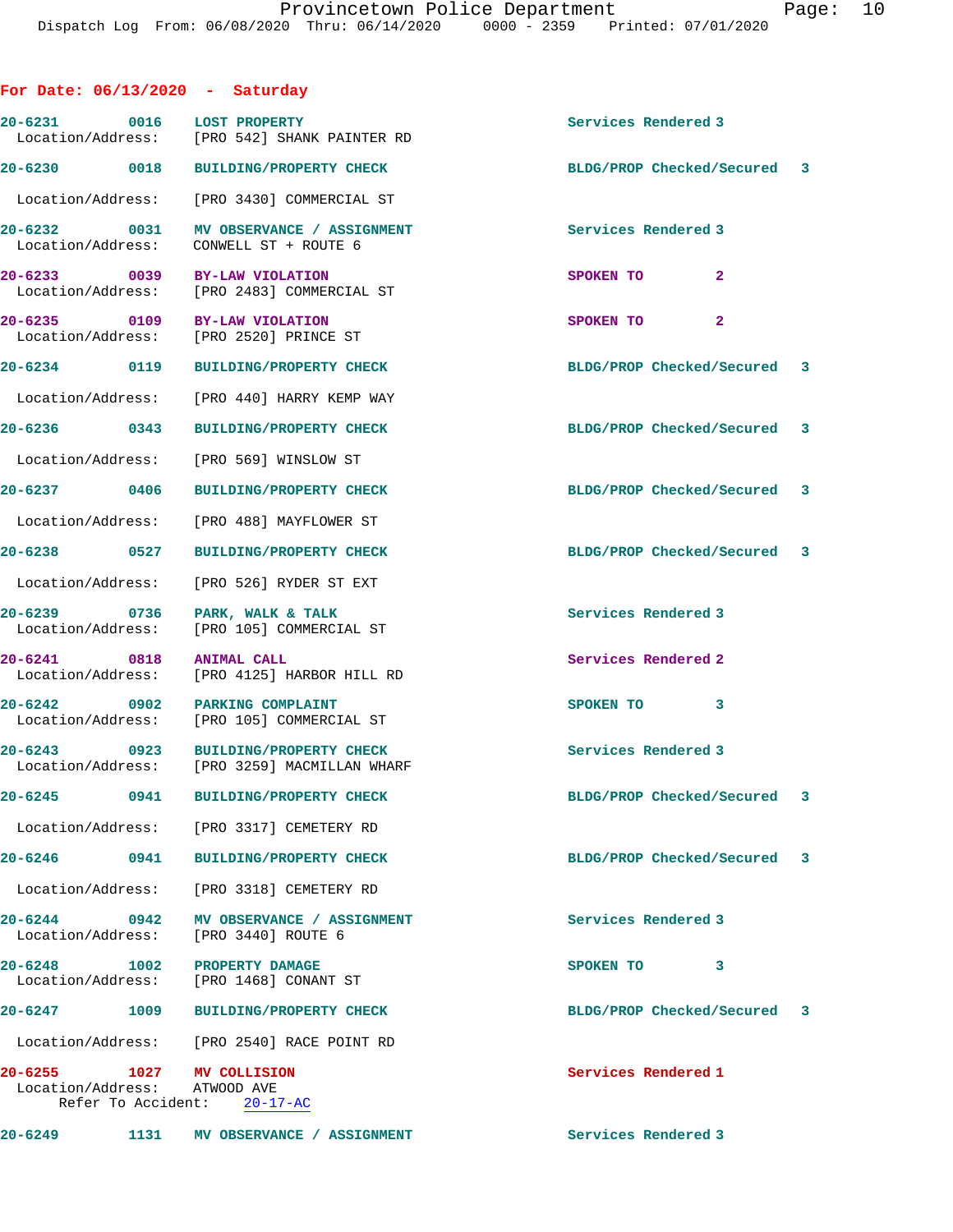|                                                                                                  | Dispatch Log From: 06/08/2020 Thru: 06/14/2020 0000 - 2359 Printed: 07/01/2020        | Provincetown Police Department | Pag |
|--------------------------------------------------------------------------------------------------|---------------------------------------------------------------------------------------|--------------------------------|-----|
| Location/Address: ROUTE 6 + SNAIL RD                                                             |                                                                                       |                                |     |
|                                                                                                  | 20-6250 1142 PARK, WALK & TALK<br>Location/Address: [PRO 105] COMMERCIAL ST           | Services Rendered 3            |     |
|                                                                                                  | 20-6251 1143 SERVICE CALL - POLICE<br>Location/Address: [PRO 516] RACE POINT RD       | Services Rendered 3            |     |
| 20-6252 1143 MV STOP<br>Location/Address: [PRO 2518] ROUTE 6                                     |                                                                                       | <b>VERBAL WARNING</b><br>3     |     |
| 20-6253 1154 MV STOP<br>Location/Address: [PRO 2518] ROUTE 6                                     |                                                                                       | <b>VERBAL WARNING 3</b>        |     |
|                                                                                                  | 20-6254 1314 PARK, WALK & TALK<br>Location: [PRO 3431] LOPES SQUARE                   | Services Rendered 3            |     |
| 20-6257 1444 MV COLLISION<br>Location/Address: [PRO 3440] ROUTE 6<br>Refer To Accident: 20-18-AC |                                                                                       | Vehicle Towed 1                | 1   |
| 20-6258 1459 ALARM - FIRE                                                                        | Location/Address: [PRO 4126] BRADFORD ST EXT                                          | <b>False Alarm</b><br>1        |     |
| 20-6260 1531 GENERAL INFO<br>Location/Address: OLD COLONY WAY                                    |                                                                                       | Services Rendered 3            |     |
|                                                                                                  | 20-6261 1549 ASSIST CITIZEN<br>Location/Address: [PRO 542] SHANK PAINTER RD           | Services Rendered 3            |     |
|                                                                                                  | 20-6262 1639 MV STOP<br>Location/Address: BRADFORD ST + BANGS ST                      | <b>VERBAL WARNING</b><br>3     |     |
|                                                                                                  | 20-6263 1701 MV STOP<br>Location/Address: [PRO 2053] COMMERCIAL ST                    | 3<br><b>VERBAL WARNING</b>     |     |
| 20-6265 1812 ANIMAL CALL                                                                         | Location/Address: [PRO 526] RYDER ST EXT                                              | 2<br>SPOKEN TO                 |     |
|                                                                                                  | 20-6266 1832 MV OBSERVANCE / ASSIGNMENT<br>Location/Address: HOWLAND ST + BRADFORD ST | <b>Services Rendered 3</b>     |     |
| 20-6267 1952 PARK, WALK & TALK                                                                   | Location/Address: [PRO 3870] COMMERCIAL ST                                            | Services Rendered 3            |     |
|                                                                                                  | 20-6268 2034 BUILDING/PROPERTY CHECK<br>Location/Address: [PRO 2494] BRADFORD ST      | Services Rendered 3            |     |
|                                                                                                  | 20-6270 2115 BUILDING/PROPERTY CHECK<br>Location/Address: [PRO 2977] COMMERCIAL ST    | Services Rendered 3            |     |
| Location/Address:                                                                                | 20-6271 2143 MV OBSERVANCE / ASSIGNMENT<br>JEROME SMITH RD + SHANK PAINTER RD         | Services Rendered 3            |     |
| 20-6274 2304 MEDICAL EMERGENCY<br>Location/Address: OFF CONWELL ST                               |                                                                                       | Services Rendered 1            |     |
| 20-6275 2304 MEDICAL EMERGENCY<br>Location/Address: [PRO 413] CONWELL ST                         | Refer To $P/C$ : 20-39-AR                                                             | Services Rendered 1            |     |
| 20-6276 2317 NOISE COMPLAINT                                                                     | Location/Address: [PRO 1798] BRADFORD ST                                              | 3<br>SPOKEN TO                 |     |
| For Date: $06/14/2020$ - Sunday                                                                  |                                                                                       |                                |     |
| 20-6278                                                                                          | 0025 NOISE COMPLAINT                                                                  | Services Rendered 3            |     |

**20-6279 0157 BUILDING/PROPERTY CHECK Services Rendered 3** 

Location/Address: [PRO 3430] COMMERCIAL ST

Page: 11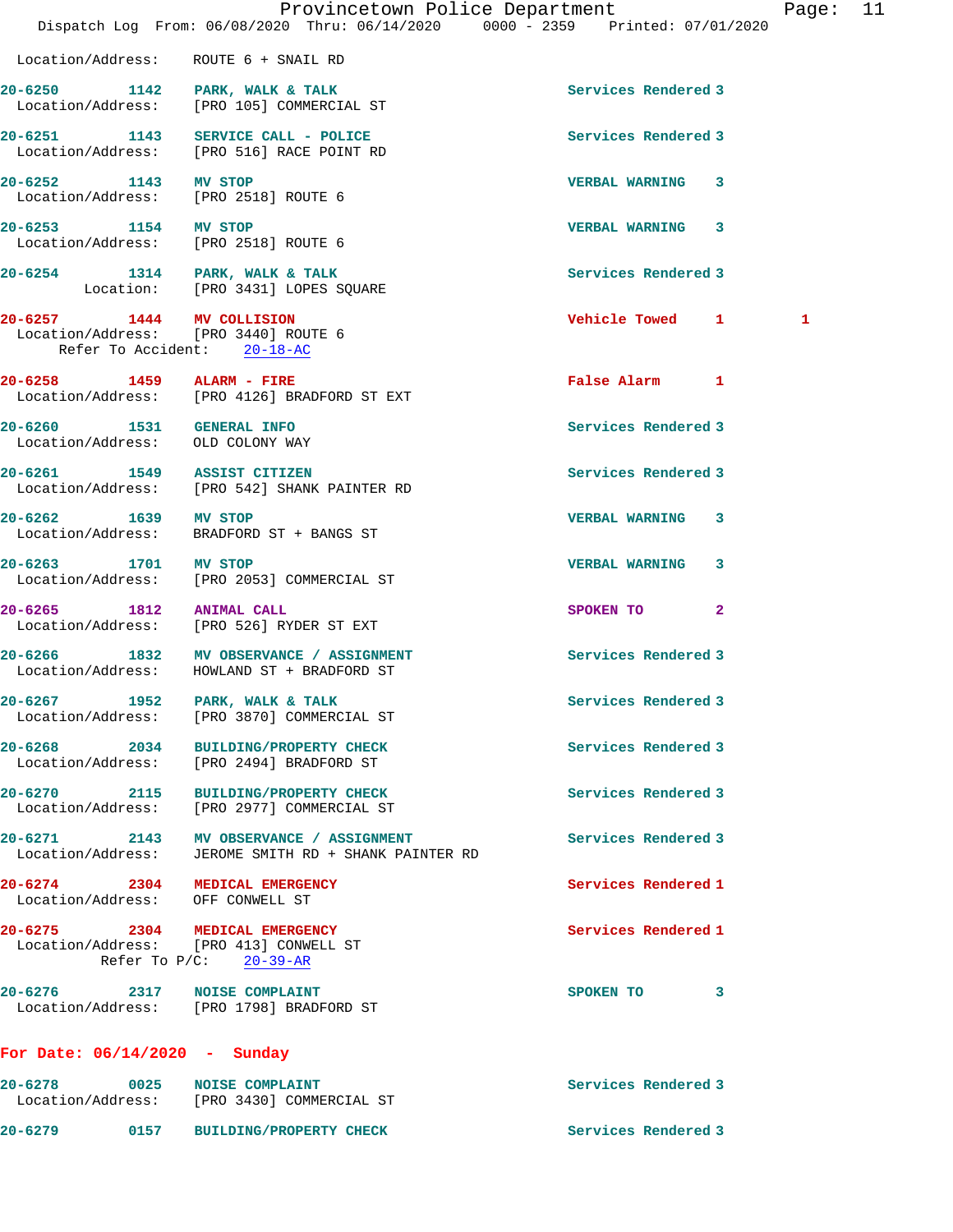**20-6281 0434 BUILDING/PROPERTY CHECK BLDG/PROP Checked/Secured 3**

20-6280 0204 911 - GENERAL Services Rendered 1

Location/Address: [PRO 3296] SHANK PAINTER RD

Location/Address: [PRO 106] COMMERCIAL ST

 Location/Address: [PRO 379] COMMERCIAL ST **20-6282 0510 MV OBSERVANCE / ASSIGNMENT Services Rendered 3**  Location/Address: ROUTE 6 **20-6283 0615 BUILDING/PROPERTY CHECK BLDG/PROP Checked/Secured 3** Location/Address: [PRO 519] RACE POINT RD **20-6284 0834 911 - GENERAL Services Rendered 1**  Location/Address: [PRO 542] SHANK PAINTER RD **20-6286 0917 ANIMAL CALL Services Rendered 2**  Location/Address: STANDISH ST **20-6287 0939 COMPLAINT - GENERAL Services Rendered 3**  Location/Address: [PRO 638] COMMERCIAL ST **20-6288 1018 MV OBSERVANCE / ASSIGNMENT Services Rendered 3**  Location/Address: ROUTE 6 + SNAIL RD **20-6290 1035 GENERAL INFO Services Rendered 3**  Location/Address: [PRO 542] SHANK PAINTER RD 20-6291 1049 PARK, WALK & TALK **Services Rendered 3**  Location/Address: [PRO 105] COMMERCIAL ST **20-6293 1110 SERVICE CALL - POLICE Services Rendered 3**  Location/Address: [PRO 516] RACE POINT RD 20-6292 1112 ASSIST CITIZEN **Services Rendered 3**<br>
Location/Address: [PRO 414] CONWELL ST [PRO 414] CONWELL ST **20-6294 1204 MV DISABLED Services Rendered 2**  Location/Address: [PRO 3260] BRADFORD ST EXT **20-6296 1454 GENERAL INFO No Action Required 3** Location/Address: [PRO 105] COMMERCIAL ST **20-6297 1556 BUILDING/PROPERTY CHECK Services Rendered 3**  Location/Address: [PRO 2483] COMMERCIAL ST **20-6298 1558 BUILDING/PROPERTY CHECK Services Rendered 3**  Location/Address: [PRO 2206] PILGRIMS LANDING **20-6299 1609 MV STOP VERBAL WARNING 3**  Location/Address: BRADFORD ST + COURT ST **20-6301 1627 MV STOP VERBAL WARNING 3**  Location/Address: [PRO 1507] BRADFORD ST 20-6300 1628 MV OBSERVANCE / ASSIGNMENT **Services Rendered 3** <br>
Location/Address: [PRO 3243] SHANK PAINTER RD [PRO 3243] SHANK PAINTER RD **20-6302 1632 MV STOP VERBAL WARNING 3**  [PRO 1665] CONWELL ST **20-6303 1653 LARCENY / FORGERY / FRAUD Services Rendered 2**  Location/Address: [PRO 1507] BRADFORD ST **20-6305 1820 PARK, WALK & TALK Services Rendered 3**  Location: [PRO 3431] LOPES SQUARE